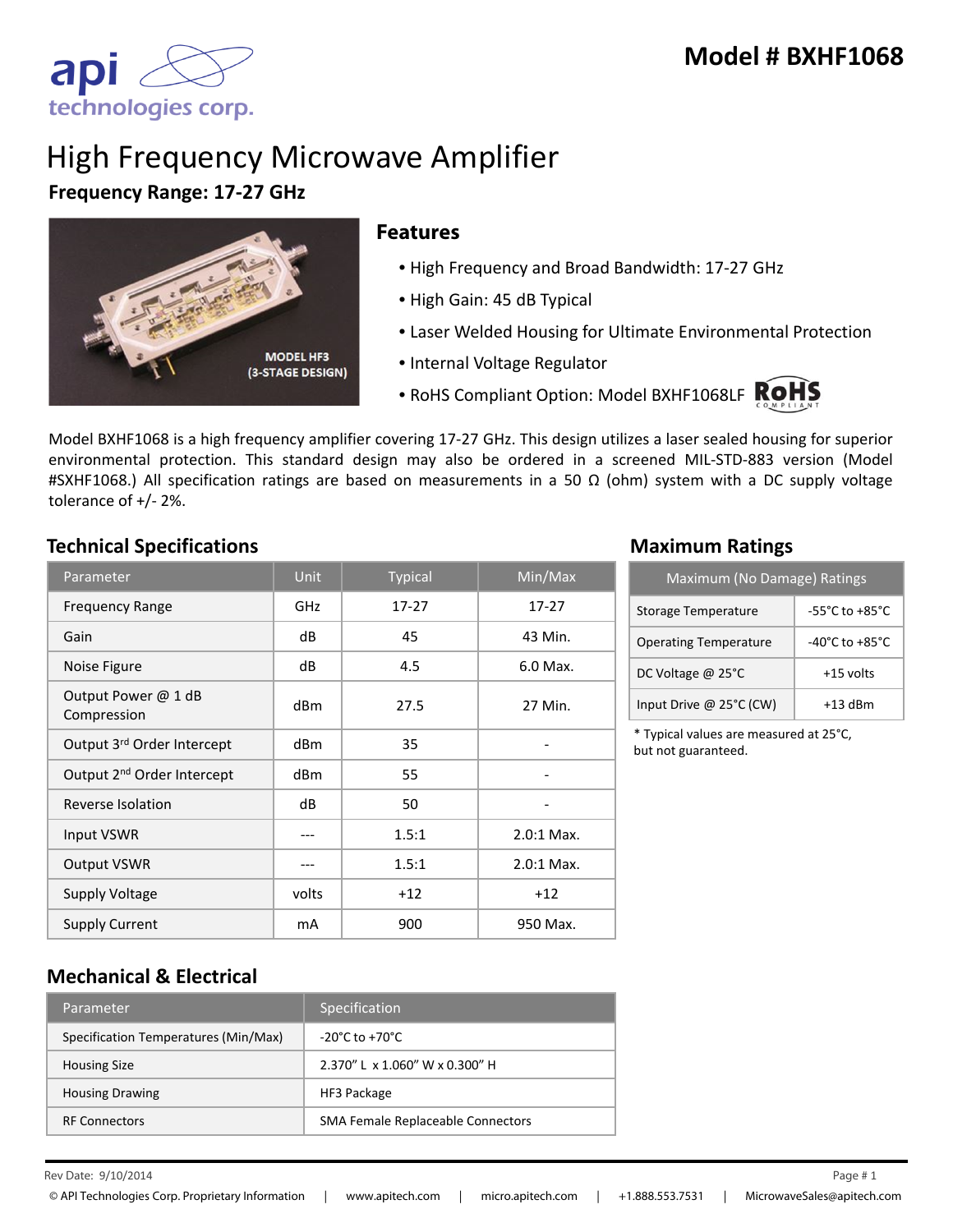# **Typical Performance Graphs**



Rev Date: 9/10/2014 Page # 2